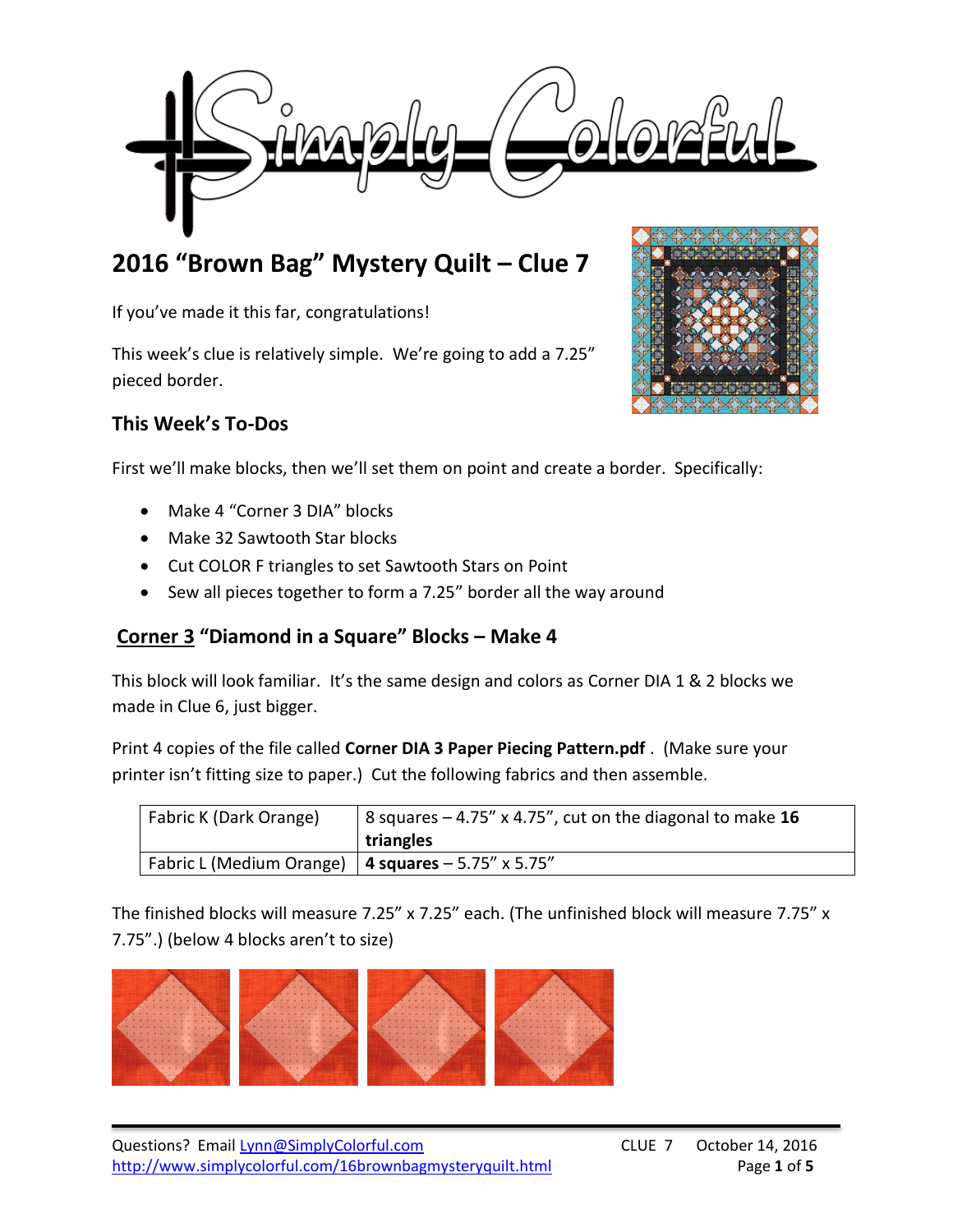

**Sawtooth Star – Make 32**

Grab a big glass of water or soda or tea. This is going to take a while. We need to make 32 Sawtooth Stars. The finished block will measure 5 and 1/8" x 5 and 1/8". (The unfinished block will measure 5 and 5/8" x 5 and 5/8".)



1. Print out 32 copies of the **Sawtooth Star Paper Pieced Pattern.pdf** .

# 2. Cut these fabrics

| Center squares              | <b>COLOR E</b>                 | $32 - 3.25'' \times 3.25''$ squares       |
|-----------------------------|--------------------------------|-------------------------------------------|
|                             | (Light Blue in my case)        |                                           |
| <b>Star Points</b>          | <b>COLOR J</b>                 | $128 - 2.5''$ x 2.5" squares, cut on the  |
|                             | (Second light blue in my case) | diagonal to create 256 triangles          |
| <b>Background Triangles</b> | <b>COLOR C</b>                 | $64 - 2.75''$ x 2.75" squares, cut on the |
| (4/block)                   | (Medium Orange in my case)     | diagonal to create 128 triangles          |
| <b>Corner Background</b>    | <b>COLOR C</b>                 | 128 - $2''$ x 2" squares                  |
| squares (4/block)           | (Medium Orange in my case)     |                                           |

3. Start chain piecing. (We're pros at this by now, right?)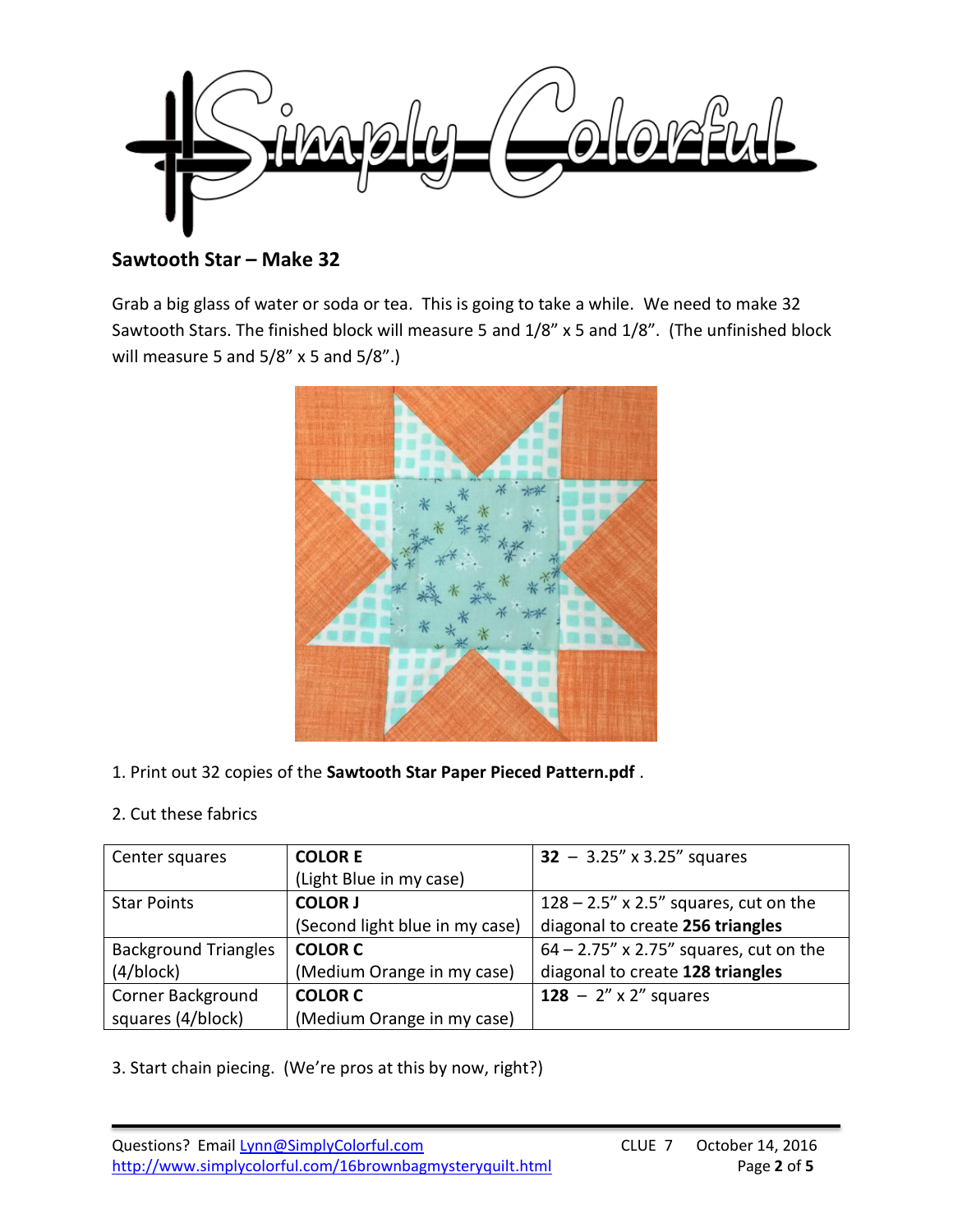

# **Setting the Sawtooth Stars on Point**

Pull out your COLOR F fabric. (Medium blue for me)

Cut 8 squares that measure 4.5" x 4.5" and cut diagonally in half to make **16 triangles**



• Cut 14 squares that measure 8.5" x 8.5" and cut diagonally BOTH ways, to make **56 triangles**



It's now time to sew the Sawtooth Stars and these COLOR F triangles together.

Sew **2 sets** of 8 Sawtooth Stars on point and together to form the top and bottom border.



Then sew **2 sets** of 8 Sawtooth Stares on point AND add the Corner 3 DIA block to each end. These will form the left and right-hand borders.



Questions? Email [Lynn@SimplyColorful.com](mailto:Lynn@SimplyColorful.com) CLUE 7 October 14, 2016 http://www.simplycolorful.com/16brownbagmysteryquilt.html Page 3 of 5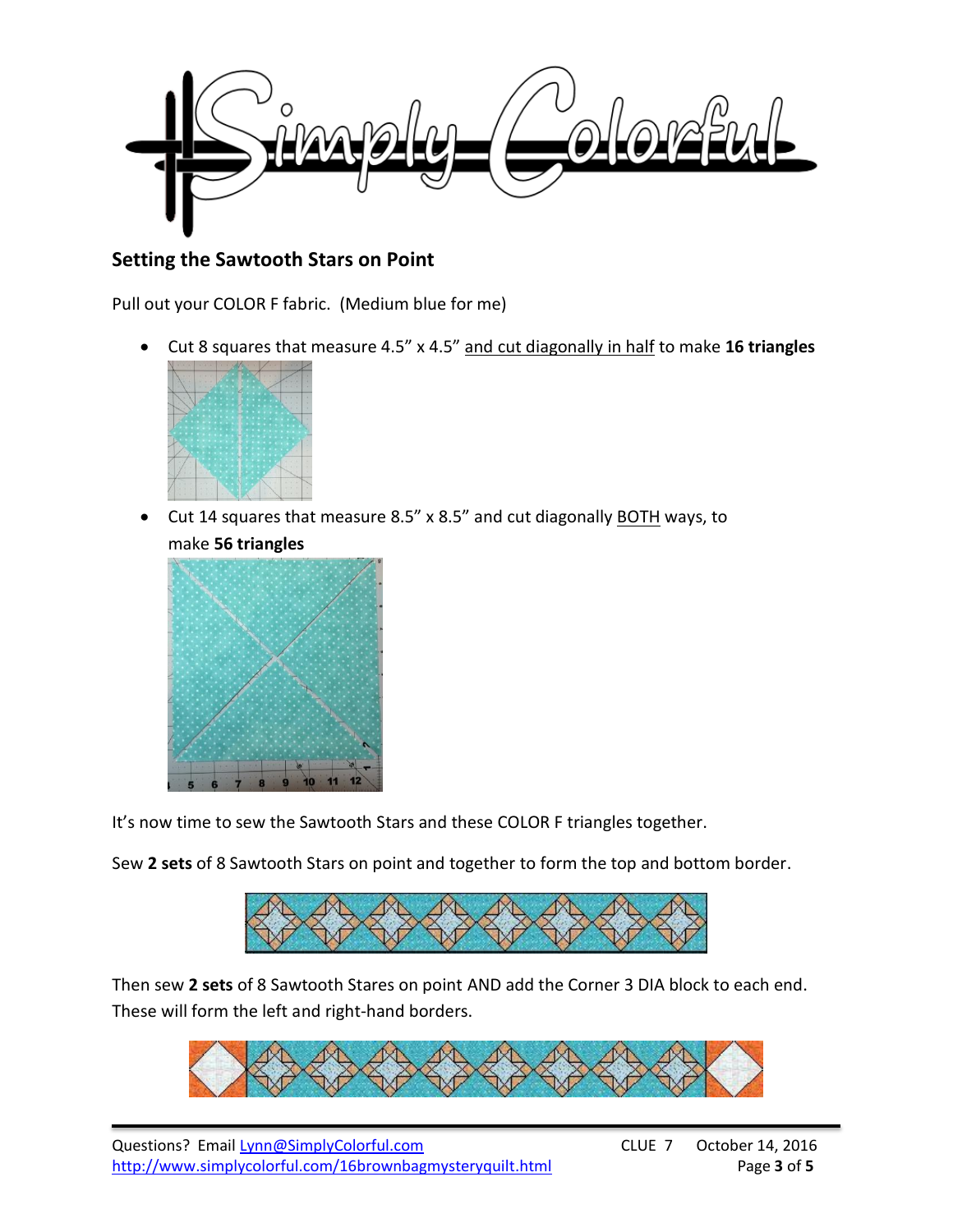

# **Final Step**

The final step is to sew all of the pieces together to form the border.



Your quilt will measure approximately 64" x 64" now.

You may stop here, or tune in next week to see one final border option.